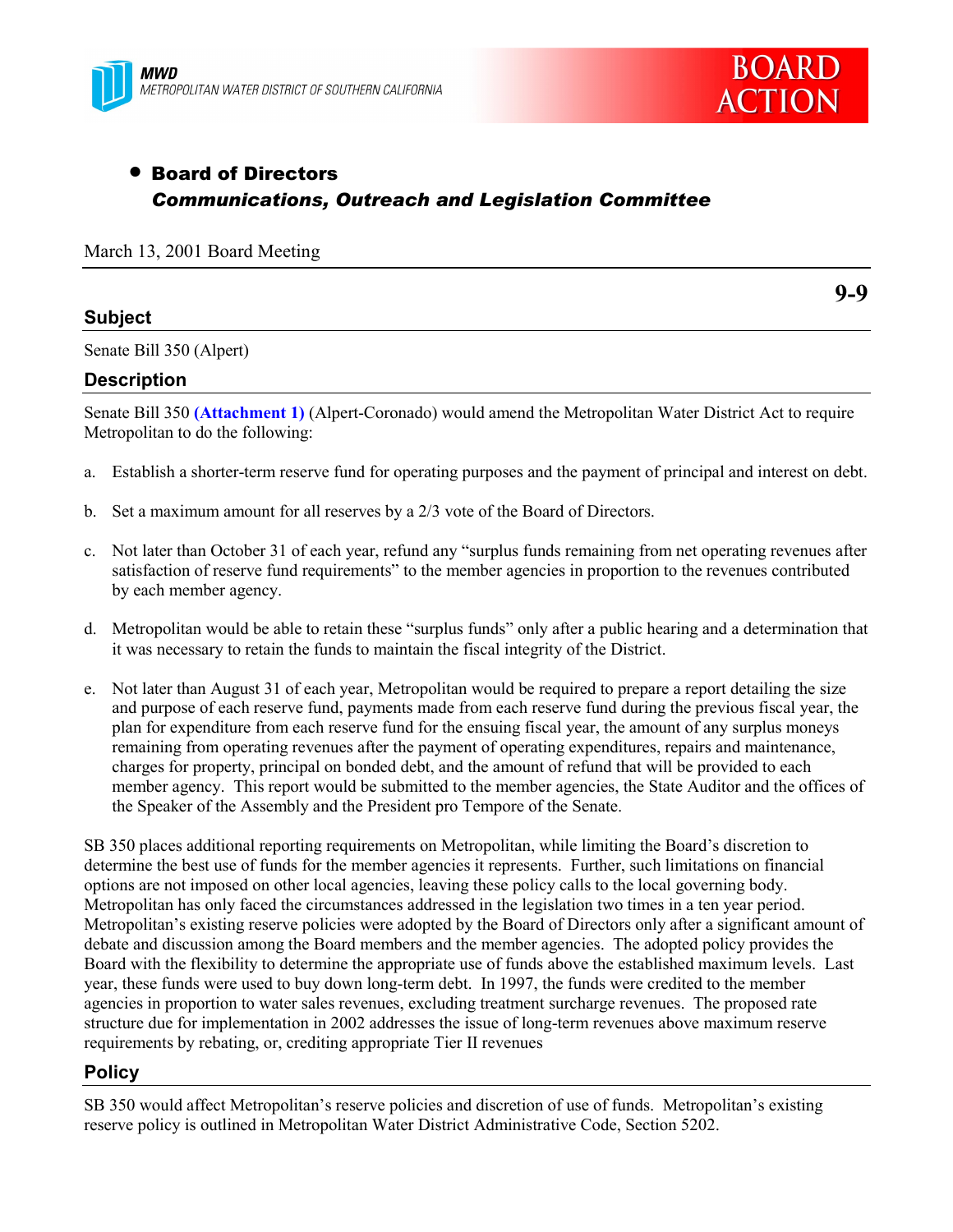# **Board Options/Fiscal Impacts**

**Option #1** Oppose SB 350.

**Option #2** Watch.

## **Staff Recommendation**

Option #1. Oppose SB 350.

Mhs 3/8/2001 *Brian G. Thomas Date*

*Chief Financial Officer*

3/8/2001 Ō S *General Manager Date*

### **Attachment 1 – SB 350**

BLA #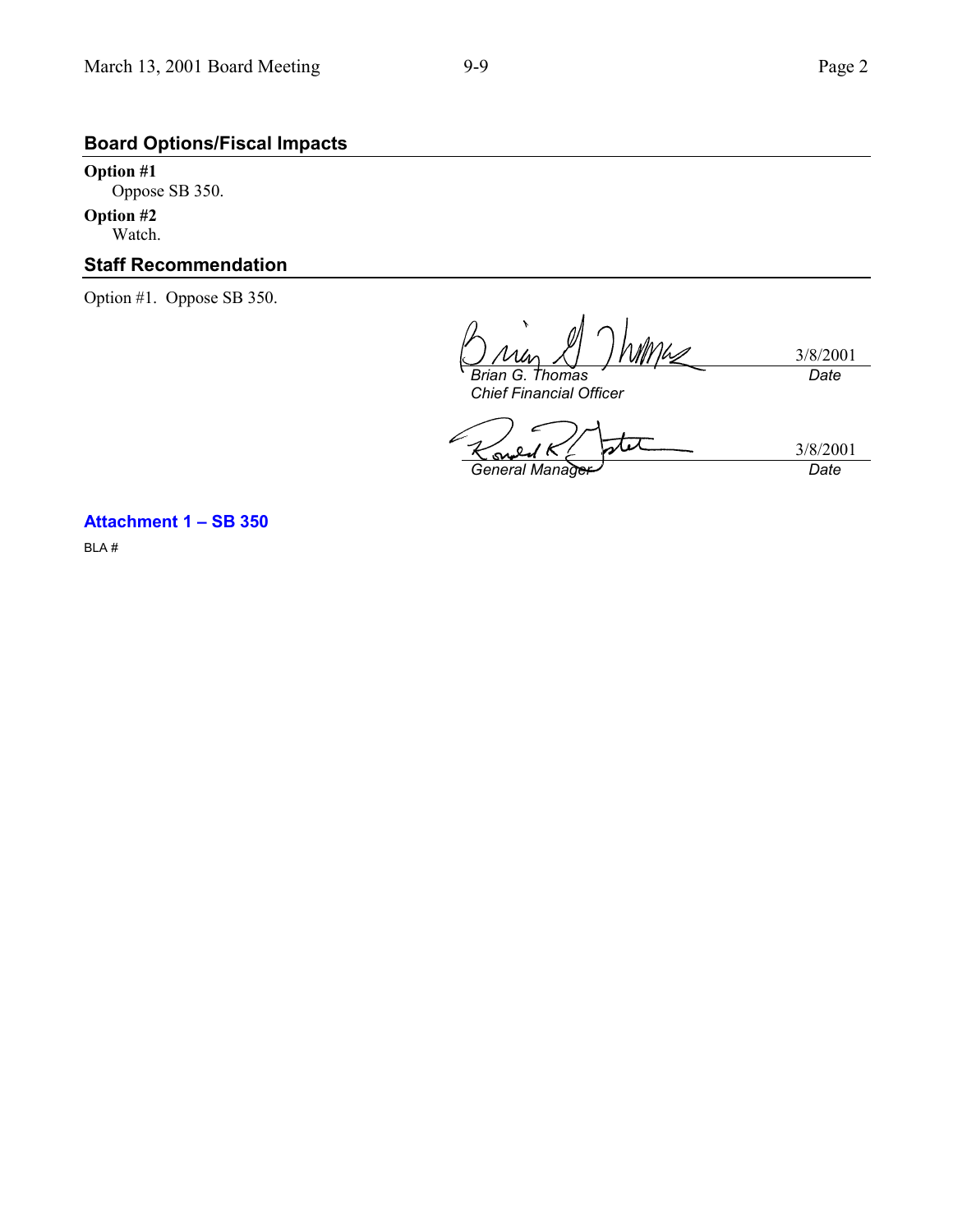## **SENATE BILL** No. 350

### **Introduced by Senator Alpert**

February 20, 2001

An act to add Section 125.5 to the Metropolitan Water District Act (Chapter 209 of the Statutes of 1969), relating to water.

#### LEGISLATIVE COUNSEL'S DIGEST

SB 350, as introduced, Alpert. Metropolitan water districts.

(1) The Metropolitan Water District Act grants to a metropolitan water district formed under the act various powers, including the authority to invest surplus funds in accordance with prescribed requirements.

This bill would authorize a district to establish reserve funds for operating purposes and payment of principle and interest on bonds or other debt instruments issued by the district and would require the maximum amount of reserve funds to be established by a resolution that is approved by at least a 2/3 vote of the board of directors. The bill would require a district, not later than October 31 of each year, to cause surplus funds remaining from net operating revenues, as specified, to be distributed to each member public agency in proportion to the amount contributed by each such agency to the total revenues of the district during the previous fiscal year, but would authorize the district to retain the surplus funds if the board determines that funds are necessary to the fiscal integrity of the district. The bill would require a district to prepare a prescribed report regarding reserve funds and to submit the report to member public agencies, the State Auditor, and the Legislature, as specified. By imposing requirements on a district with regard to the maintenance and refund of reserve funds, the bill would impose a state-mandated local program.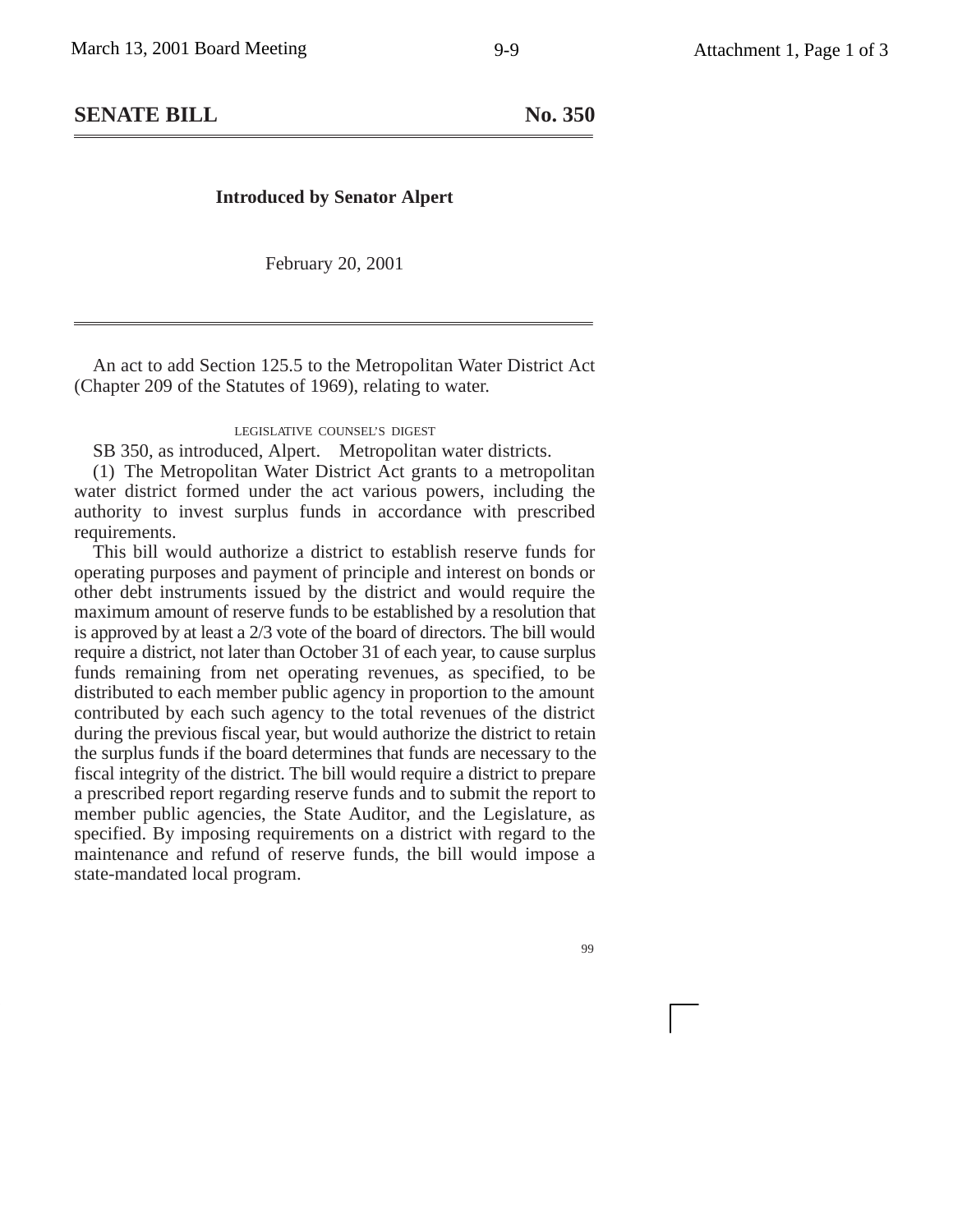#### **SB 350 — 2 —**

(2) The California Constitution requires the state to reimburse local agencies and school districts for certain costs mandated by the state. Statutory provisions establish procedures for making that reimbursement, including the creation of a State Mandates Claims Fund to pay the costs of mandates that do not exceed \$1,000,000 statewide and other procedures for claims whose statewide costs exceed \$1,000,000.

This bill would provide that, if the Commission on State Mandates determines that the bill contains costs mandated by the state, reimbursement for those costs shall be made pursuant to these statutory provisions.

Vote: majority. Appropriation: no. Fiscal committee: yes. State-mandated local program: yes.

#### *The people of the State of California do enact as follows:*

1 2 Water District Act (Chapter 209 of the Statutes of 1969), to read: 3 4 for operating purposes and payment of principle and interest on 5 bonds or other debt instruments issued by the district. The 6 maximum amount of all reserve funds shall be established by a 7 resolution that is approved by not less than a two-thirds vote of the 8 board of directors. 9 SECTION 1. Section 125.5 is added to the Metropolitan 125.5. (a) A district may reasonably establish reserve funds (b) Not later than October 31 of each year, a district shall cause

10 surplus funds remaining from net operating revenues after 11 satisfaction of reserve fund requirements, as established by 12 13 14 15 during the previous fiscal year. A district may retain the surplus 16 funds if the board of directors of the district, following a public 17 18 public agency, determines that the retention of the surplus moneys 19 20 resolution of the board of directors, to be distributed to each of its member public agencies in proportion to the amount contributed by each member public agency to the total revenues of the district hearing for which 30 days' notice is provided to each member is necessary to the fiscal integrity of the district.

21 22 23 24 (c) Each year, a district at the time of the approval of its operating and capital budgets for a fiscal year, shall prepare a report regarding the size and purpose of each reserve fund, payments made from each reserve fund during the previous fiscal year, the plan for expenditure from each reserve fund for the

99